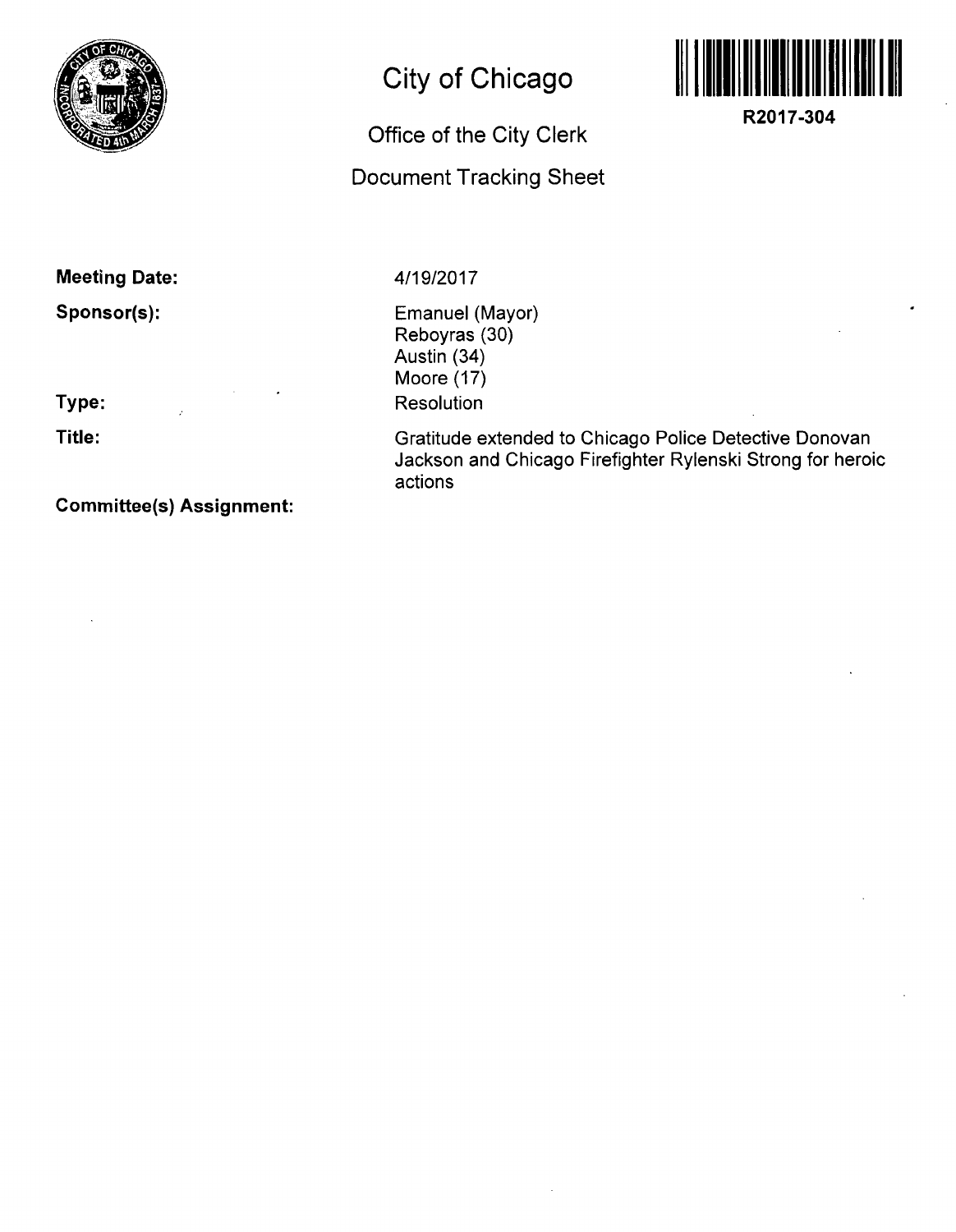

OFFICE OF THE MAYOR CITY OF CHICAGO

RAHM EMANUEL MAYOR

April 19,2017

#### TO THE HONORABLE, THE CITY COUNCIL OF THE CITY OF CHICAGO

Ladies and Gentlemen:

I transmit herewith, together with Aldermen Reboyras, Austin and David Moore, a congratulatory resolution conceming the Chicago Police Department.

Your favorable consideration of this resolution will be appreciated.

Very truly yours.

RalEmanuel

Mayor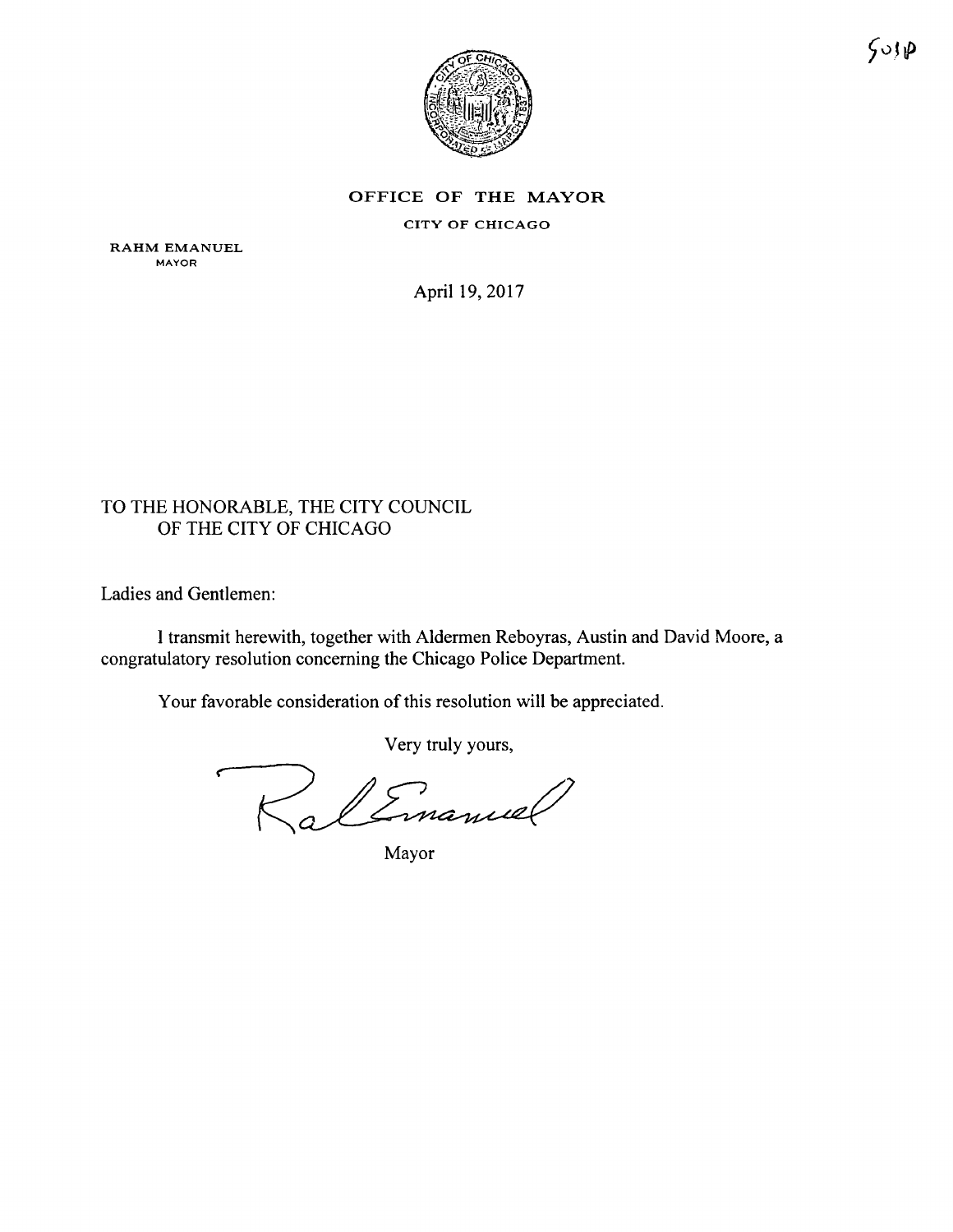

 $\mathcal{A}(\mathcal{A})$  and  $\mathcal{A}(\mathcal{A})$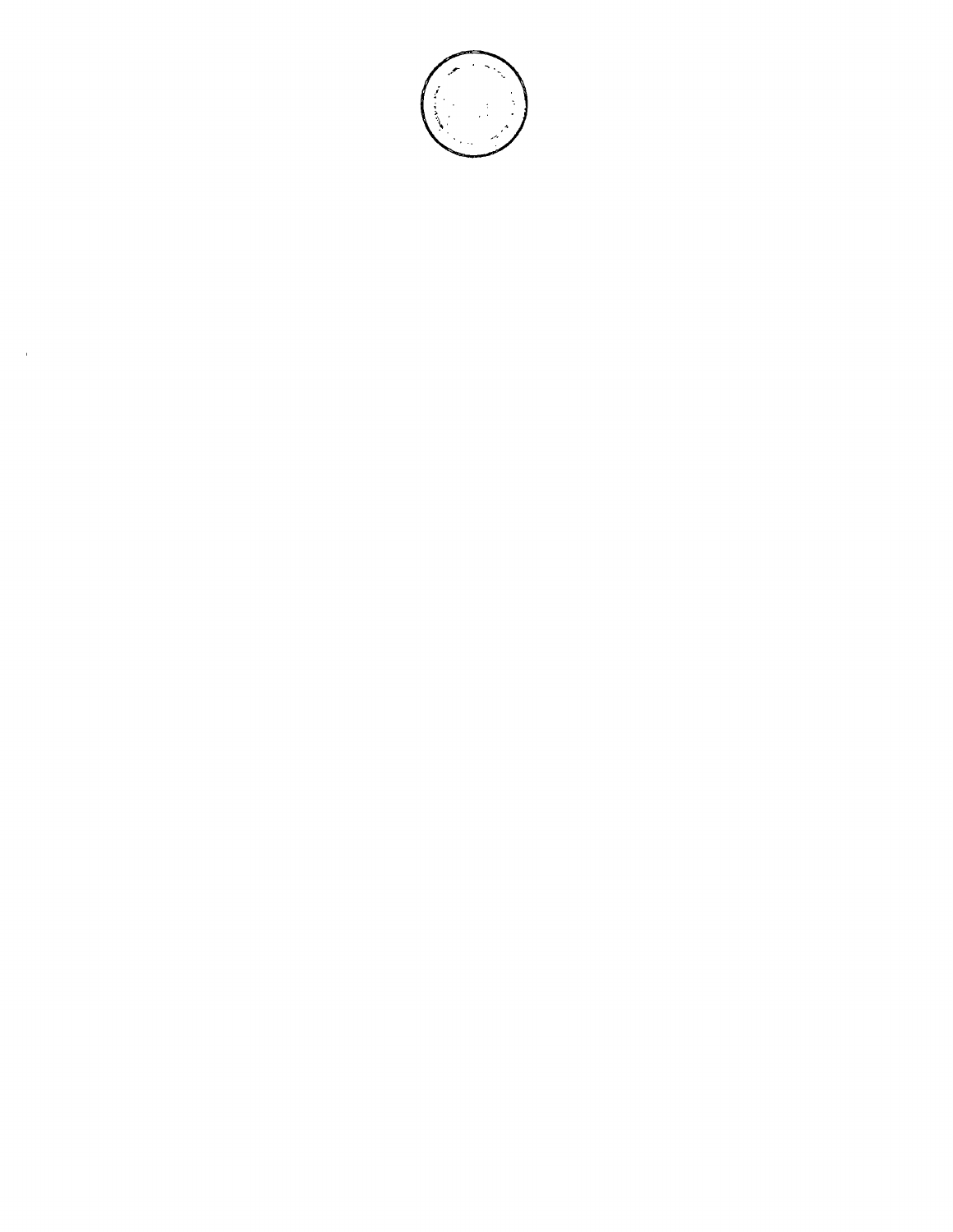# $4$  resolution



# adopted by The City Council of the City of Chicago, Illinois

Aldermen Ariel Reboyras, Carrie M. Austin, David Moore, and Wester Tresented by Mayor Rahm Emanuel

on <u>April 19, 2017</u>

Whereas, On the evening of June 10, 2016; Defective Donovan Jackson (Star #20958) of the Chicago Police Department and Firefighter Rylenski Strong of the Chicago Fire Department were off-duty and riding jet-skis in Lake Michigan near the 6500 block of South Lake Shore Drive; and

**WHEREAS**, Detective Jackson, an eighteen-year veteran of the Chicago Police Department, and Firefighter Strong, a sixteen-year veteran of the Chicago Fire Department, have been friends for over 30 years, and both are former high school swimmers and lifeguards; and

**WHEREAS**, Detective Jackson and Firefighter Strong spotted a capsized boat, with a man sitting on the top, and three people bobbing in the water; and  $\leq$ 

WHEREAS, Detective Jackson and Firefighter Strong immediately came to their aid, called 911, and learned that a fifth boater was still missing; and

**WHEREAS, Detective Jackson and Firefighter Strong quickly located the fifth** victim, who was under the boat and able to breathe thanks to an air pocket; and

**WHEREAS,** Detective Jackson and Firefighter Strong, aware of the cold water. temperature, knew the victims were in danger of hypothermia; and

**WHEREAS**, Detective Jackson and Firefighter Strong, without delay, shuttled the victims ashore, where emergency personnel were waiting; and

**WHEREAS.** The victims were treated and released; and suffered no serious injuries; and -

**WHEREAS, Defective Jackson and Firefighter Strong are to be commended for the** courage, bravery, and dedication they displayed in rescuing the five victims of the capsized boat, and